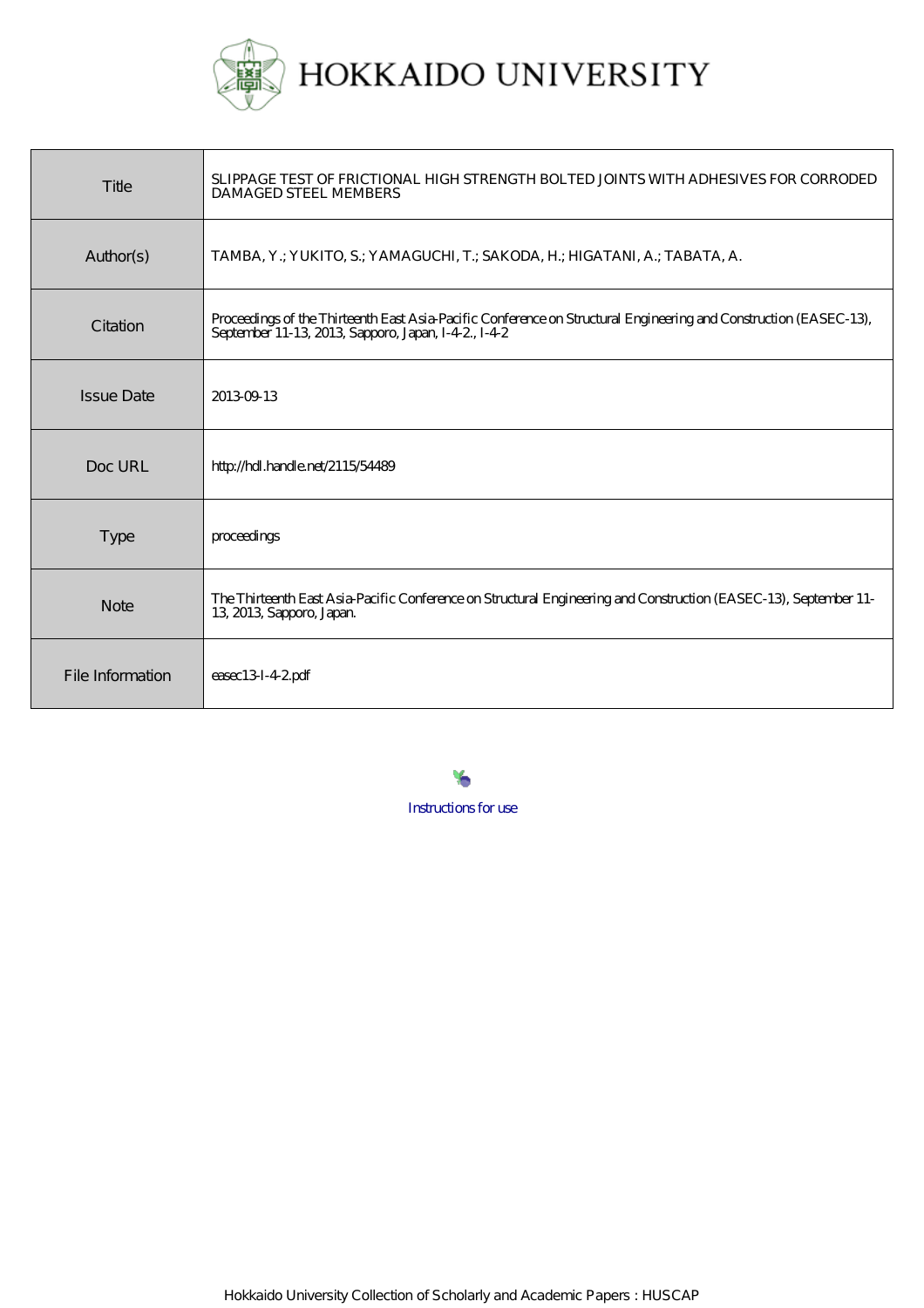# **SLIPPAGE TEST OF FRICTIONAL HIGH STRENGTH BOLTED JOINTS WITH ADHESIVES FOR CORRODED DAMAGED STEEL MEMBERS**

Y. TAMBA<sup>1\*</sup>, S. YUKITO<sup>2†</sup>, T. YAMAGUCHI<sup>3</sup>, H. SAKODA<sup>1</sup>, A. HIGATANI<sup>4</sup> and A. TABATA<sup>4</sup>

 *Planning & Research Department, Hanshin Expressway Technology Center, Japan Graduate Student, Department of Civil Engineering, Osaka City University, Japan Professor, Department of Civil Engineering, Osaka City University, Japan Engineering Department, Hanshin Expressway Company Limited, Japan* 

# **ABSTRACT**

When the corroded steel member is repaired by adding steel patch plate, epoxy resin is usually used to make the corroded plate flat and to prevent from further corrosion. But it is not clear that how epoxy resin might influence on the slip resistance of the joint, so the current practical design code does not generally consider increase of slip resistance due to adhesive effect of epoxy resin. In order to clarify the relationship between the location of concavities with the epoxy resin and bolts, and an influence on the slip resistance by some concavities, a slippage test of the frictional high strength bolted joints with epoxy resin on some concavities has been executed.

**Keywords**: Slippage test, High strength bolt, Adhesives, Corrosion

## **1. INTRODUCTION**

The frictional high strength bolted joints have been generally applied to connections of steel structures. In ordinal, the corroded steel member is repaired by the patch plate with high strength bolts and epoxy resin as shown in Picture 1. Some fundamental studies on mechanical behavior of bolted connection with adhesive and



**(a)Gluing epoxy resin (b)After completion Picture 1: Repairing by a patch plate**

adhesively bonded joints for steel structures have been provided (J. Murakoshi 2008, P. Albrecht 1988, JSSC 1993 and so on). However it is unclear how the high strength bolted joints with adhesives for the corroded damaged steel member might influence on the slip resistance or decrease of bolt axial force. Therefore, the repair manual of Hanshin Expressway does not consider the

1

<sup>\*</sup> Presenter: Email: yoshio-tamba@tech-center.or.jp

<sup>†</sup> Corresponding author: Email: yukito@brdg.civil.eng.osaka-cu.ac.jp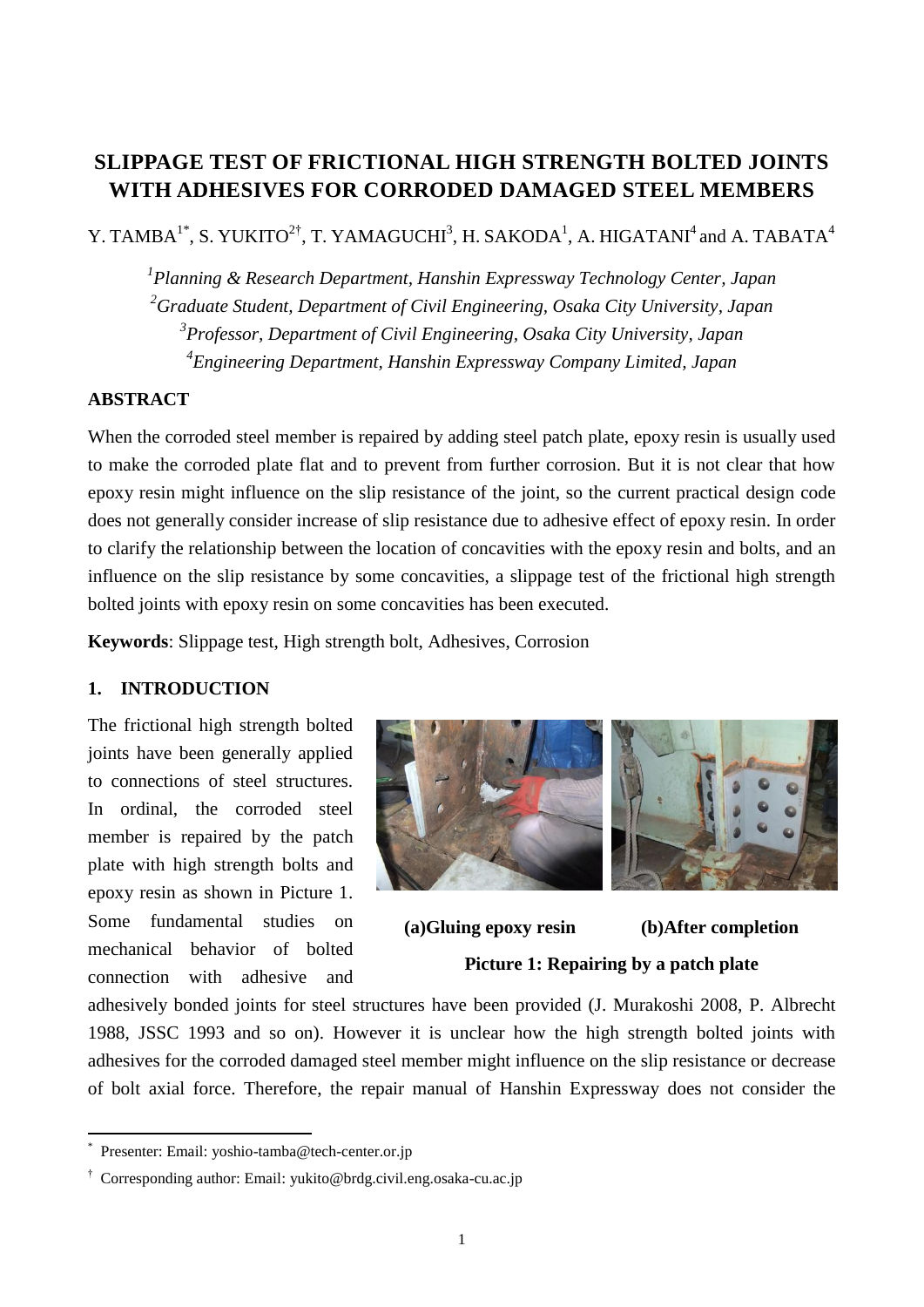increase of slip resistance due to bolt axial force and adhesion of epoxy resin. In this study, discussed are the slip resistance of them through load-displacement curves obtained from the slippage tests focusing on geometrical configurations, such as the depth and the number of concavities which are the parameters for corrosion modeling.

#### **2. SLIPPAGE TEST METHOD**

#### **2.1. Design of specimens**

Geometrical configurations of the specimens are determined by the design code (Japan Road Association 2012) as shown in Figure 1. The thickness of the base plate and the splice plate of the specimen for the slippage test is 40 mm and 16 mm respectively. The steel material used is high tension steel HT590, which tensile strength is more than 590  $N/mm^2$ , and bolts used are M20 (F10T). Considering corrosion damage of the cross section and strength of adhesives, are determined geometrical dimensions of the specimens which limit state is slipping, by



referring to the recommendations for design of connections in steel structures (JSCE 2006). Slip to yield resistance ratio  $\beta_d$  of the standard specimen is about 0.25 by the equation (1) in which the slip coefficient assumes to be 0.4 and the adhesives is not considered.

$$
\beta_d = \frac{\mu \cdot m \cdot n \cdot N}{(W - d) \cdot t_i \cdot \sigma_y} \tag{1}
$$

$$
\mu
$$
: slip coefficient *m*: number of the contact surface (=2) *n*: number of the bolt (=2) *N*: design bolt axial force (165kN) *W*: plate thickness *d*: diameter of bolt hole  $t_1$ : thickness of the base plate  $\sigma_y$ : yield stress of the steel (specification)

The base plate used in this experiment has some various concavities as shown in Figure 2. The connected surfaces of the splice palates are painted by inorganic zinc-rich paint with 85~100 μm thickness after abrasive blasting (Ra:12.3μm) by realizing actual execution. The parameters varied are the depth, the numbers of the concavities and with/without adhesives. Summary of specimens are tabulated in Table 1. The influence of corrosion is investigated by comparing with CASE-C, D and E as shown in Figure 2. CASE-A is the reference specimen. CASE-B is the joint with adhesives and no corrosion damage. CASE-C has a concavity under the bolt. CASE-D and CASE-E have some concavities with adjacent the bolt holes. The concave depth of CASE-C, D, and E is 5mm or 2mm on one side. The number of concavities and those sizes are varied under the restrain in which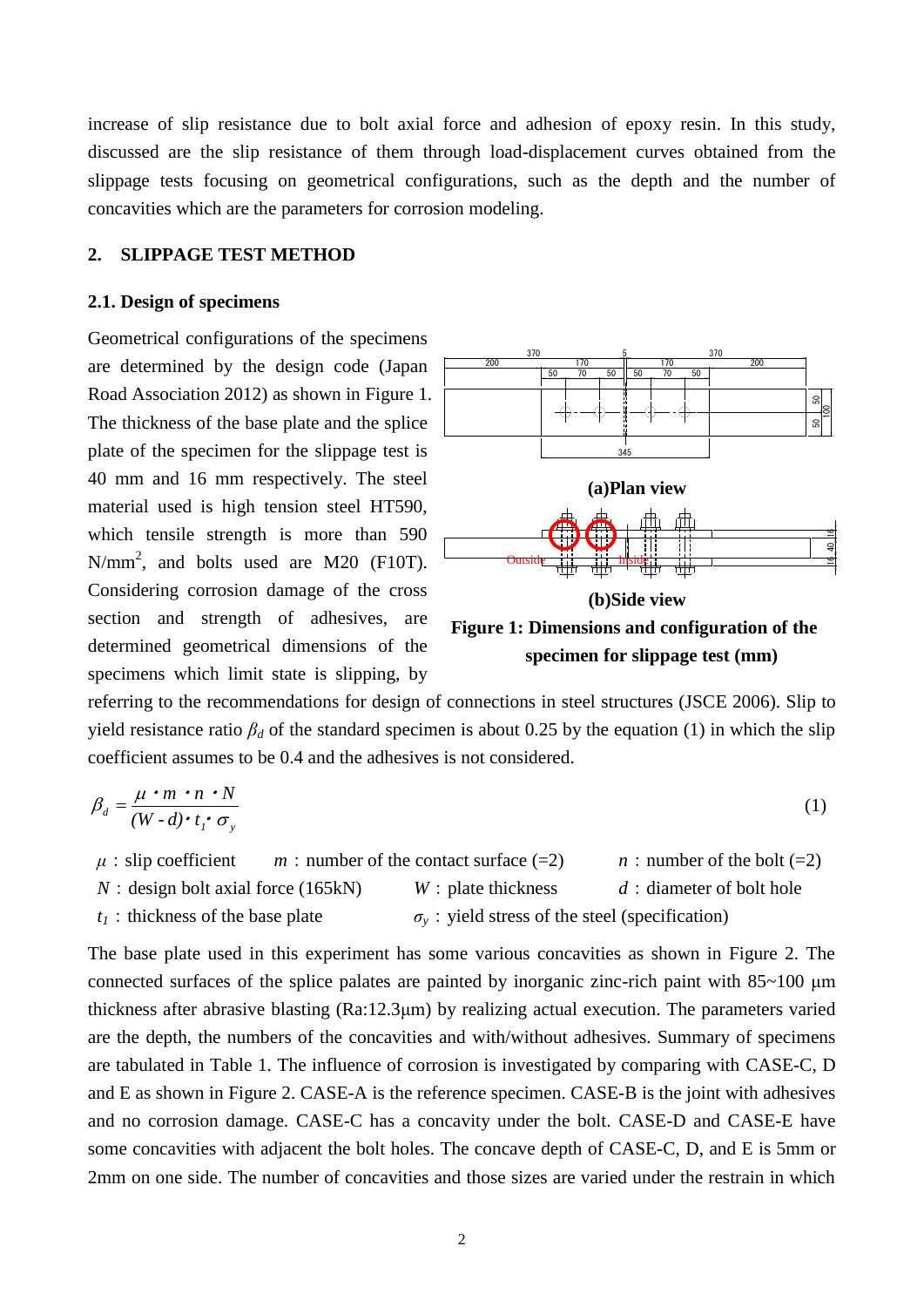the total areas of concavities of the specimen are constant.

Fundamental mechanical characteristics of the adhesive are tabled in Table 2. The adhesives used is epoxy resin 2 liquid mixed type (product name:E258 made by Konishi Bond Corp.) which can work by gluing to the upward. As for making up the specimens, after gluing the adhesive, temporary bolts are fastened preliminarily by a spanner to exhaust the surplus adhesive on the surface. After hardening of the adhesive, a week, the temporary bolts were replaced and the original bolts are fastened by checking the bolt axial force through the strains glued on the bolt shank. The introduced axial force of all the bolts is 10% higher than the standard bolt axial force which is specified in JSHB(Japanese specifications for highway bridges).



**Figure 2: Configurations of the concavities**

| CASE          | Specimen No | Configurations and concavity of the specimen |                      |                 |                              | Adhesives                         | Number of      |                 |
|---------------|-------------|----------------------------------------------|----------------------|-----------------|------------------------------|-----------------------------------|----------------|-----------------|
|               |             | $diameter(mm^{\circ})$                       | numbers<br>(numbers) | $depths$ (mm)   | area of glue<br>$\text{m}^2$ | area of concavity<br>$\text{m}^2$ | Yes or No      | the<br>specimen |
| A             | $1-1$       | No                                           |                      |                 |                              |                                   | N <sub>0</sub> | 3               |
| B             | $2-1$       | No                                           |                      |                 | 32,410                       |                                   | Yes            | 3               |
| $\mathcal{C}$ | $3-1$       | $65\varphi$                                  | 4holes               | 5 <sub>mm</sub> | 32,410                       | 11,677                            | Yes            | 3               |
|               | $3-2$       |                                              |                      | 2mm             | 32,410                       | 11,677                            | Yes            |                 |
| D             | $4-1$       | $20.3\varphi$                                | 12holes              | 5 <sub>mm</sub> | 32,410                       | 3,882                             | Yes            | 3               |
|               | $4 - 2$     |                                              |                      |                 | 2mm                          | 32,410                            | 3,882          | Yes             |
| Е             | $5-1$       | $15\varphi$                                  | 22holes              | 5 <sub>mm</sub> | 32,410                       | 3,886                             | Yes            | 3               |
|               | $5-2$       |                                              |                      | 2mm             | 32,410                       | 3,886                             | Yes            |                 |

**Table 1: List of specimens and parameters**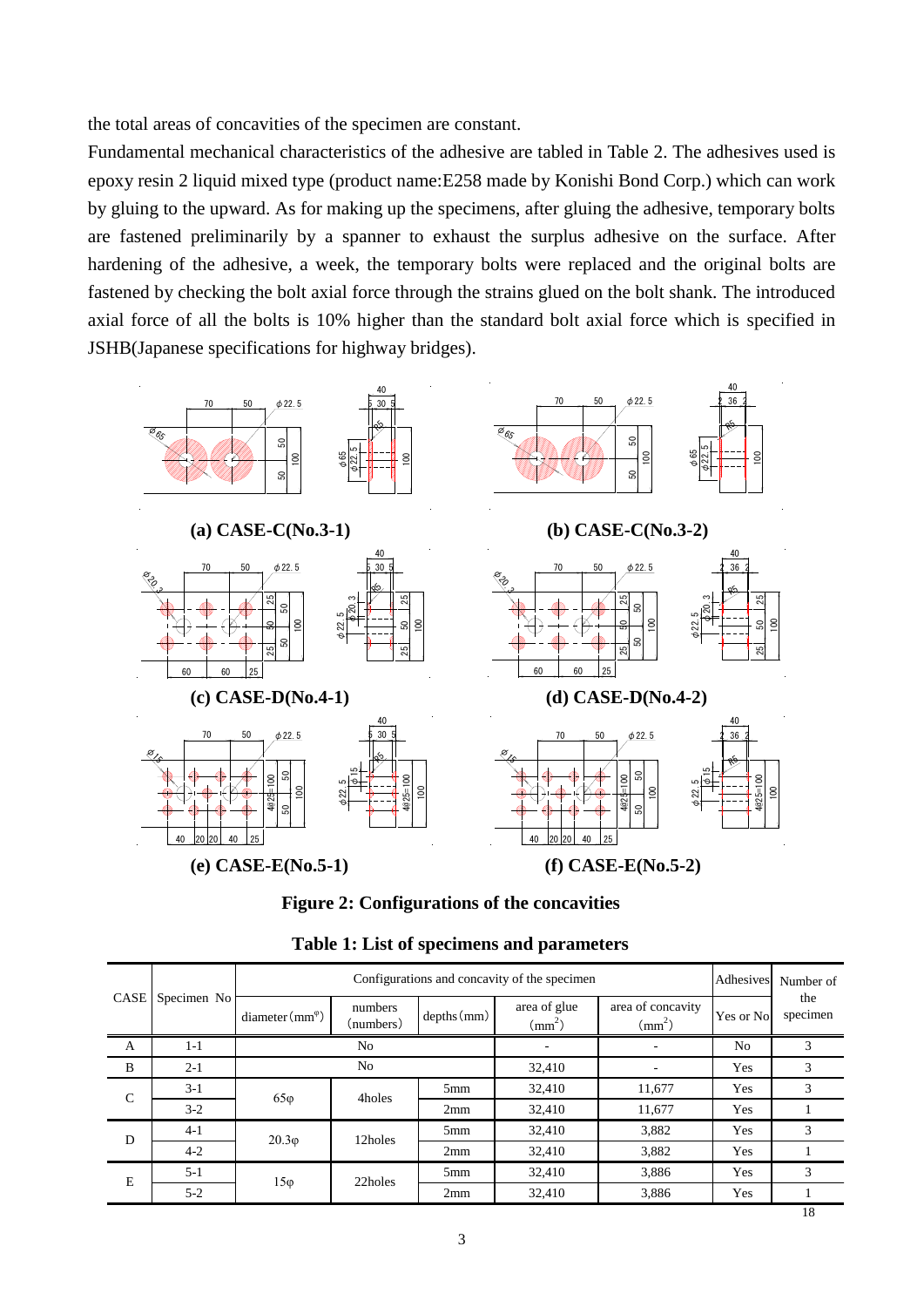| Main agent                 | Epoxy resin                                                           |  |  |
|----------------------------|-----------------------------------------------------------------------|--|--|
| Hardening agent            | Polyamideamire                                                        |  |  |
| Mixture ratio              | Main agent : Hardening agent $= 1 : 1$ (Weight ratio)                 |  |  |
| The condition after        | Paste                                                                 |  |  |
| Working life               | $50\text{min}/20^{\circ}\text{C}$ , $30\text{min}/30^{\circ}\text{C}$ |  |  |
| Hardening time             | $48\text{hrs}/5^{\circ}\text{C}$ , $12\text{hrs}/40^{\circ}\text{C}$  |  |  |
| Tensile strength           | 25MPa $(20^{\circ}\text{C}, 7 \text{ days later})$                    |  |  |
| Shear strength             | $\overline{24MPa}$ (20°C, 7 days later)                               |  |  |
| Compressive yield strength | 53MPa $(20^{\circ}\text{C}, 7 \text{ days later})$                    |  |  |
| Compressive elastic        |                                                                       |  |  |

**Table 2: Fundamental characteristics of the adhesive**

### **2.2. Loading and measuring**

The slippage test has been carried out about a week later after tightening bolts. The universal testing machine (1,000 kN) of Osaka City University is utilized for the slippage test. Applied tensile load, bolt axial force, and the relative displacement between the base plate and the splice plate are measured during the loading. Relative displacements are measured at the side edge of the base plate adjacent the outside and the inside bolt. Slip resistance is defined as the obtained maximum load in the test.

# **3. RESULTS AND DISCUSSIONS**

# **3.1. Test results**

Summary of test results of all specimens is shown in Table 3. The axial force in Table 3 is the average value of the inside and the outside bolt axial forces where the slipping is occurred firstly.

| CASE          | Specimen | Installed axial<br>force | Axial force before<br>test | Decreasing rate of the bolt<br>axial force |      | Slip resistance |       |
|---------------|----------|--------------------------|----------------------------|--------------------------------------------|------|-----------------|-------|
|               | No.      | kN                       | kN                         | $\%$                                       | Ave  | kN              | Ave   |
| A             | $1 - 1$  | 183.4                    | 170.2                      | 7.2                                        | 6.2  | 415.5           | 426.8 |
|               |          | 185.4                    | 174.5                      | 5.9                                        |      | 434.0           |       |
|               |          | 183.6                    | 173.3                      | 5.7                                        |      | 431.0           |       |
| B             | $2 - 1$  | 191.8                    | 178.4                      | 7.0                                        | 6.0  | 538.5           | 551.0 |
|               |          | 184.8                    | 172.9                      | 6.4                                        |      | 556.0           |       |
|               |          | 182.5                    | 173.9                      | 4.7                                        |      | 558.5           |       |
| $\mathcal{C}$ | $3-1$    | 183.2                    | 162.4                      | 11.4                                       | 11.5 | 481.5           | 487.7 |
|               |          | 182.2                    | 159.2                      | 12.6                                       |      | 477.0           |       |
|               |          | 183.0                    | 164.0                      | 10.4                                       |      | 504.5           |       |
|               | $3 - 2$  | 183.0                    | 160.6                      | 12.3                                       | 12.3 | 526.0           | 526.0 |
| D             | $4-1$    | 186.9                    | 176.2                      | 5.7                                        | 6.4  | 570.0           | 559.7 |
|               |          | 183.8                    | 171.4                      | 6.8                                        |      | 573.5           |       |
|               |          | 183.6                    | 171.4                      | 6.8                                        |      | 535.5           |       |
|               | $4 - 2$  | 182.1                    | 170.9                      | 6.1                                        | 6.1  | 579.0           | 579.0 |
| E             | $5 - 1$  | 183.3                    | 172.2                      | 6.0                                        |      | 479.5           | 532.5 |
|               |          | 183.8                    | 173.4                      | 5.7                                        | 5.9  | 557.0           |       |
|               |          | 187.2                    | 175.9                      | 6.0                                        |      | 561.0           |       |
|               | $5 - 2$  | 185.4                    | 174.0                      | 6.2                                        | 6.2  | 547.0           | 547.0 |

|  | <b>Table 3: Summary of test results</b> |  |  |
|--|-----------------------------------------|--|--|
|--|-----------------------------------------|--|--|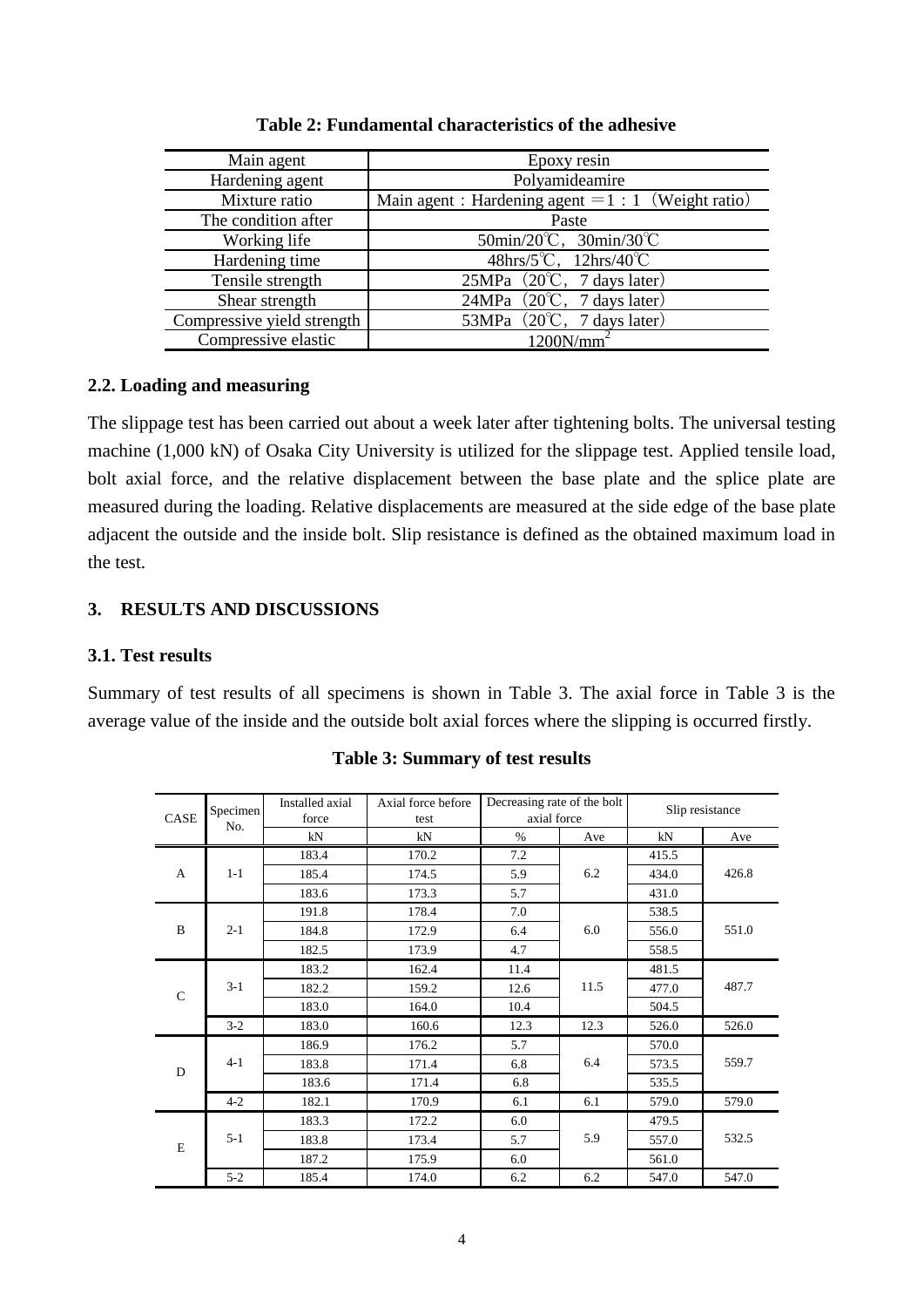#### **3.2. Load-Displacement relation**

Typical examples of the relationship between load and relative displacement are shown in Figure 3. The load of all specimens is increasing until the major slip is occurred, that is, the maximum .load is obtained when the major slip is occurred. In this study, the slip resistance is defined as the maximum load as mentioned above. In order to clarify the influence of existence of adhesives, load-displacement curves of No.1-1 and No.2-1 are compared. No.2-1 shows non-linear behavior while No.1-1 shows linear behavior until the load reaches about 250 kN. As shown in Figure 2(b), the initial stiffness of No.2-1 is very high while the applied load is low, and then the stiffness gradually decreases until the major slip is occurred. It is caused by that the base plates and the splice plates are fixed due to adhesives on the connected surfaces. The relationships between load and displacement of other specimens with adhesives are almost same as that of No.2-1 without regard of the depth and the number of concavities.



**Figure 3: Relationship between load and displacement**

# **3.3**.**Relaxation of bolt axial force**

Figure 4 shows the decreasing ratio of the bolt axial force of each specimen in about a week later after tightening bolts. The relaxation of bolt axial force of No.1-1 and No.2-1 are both almost 6%. It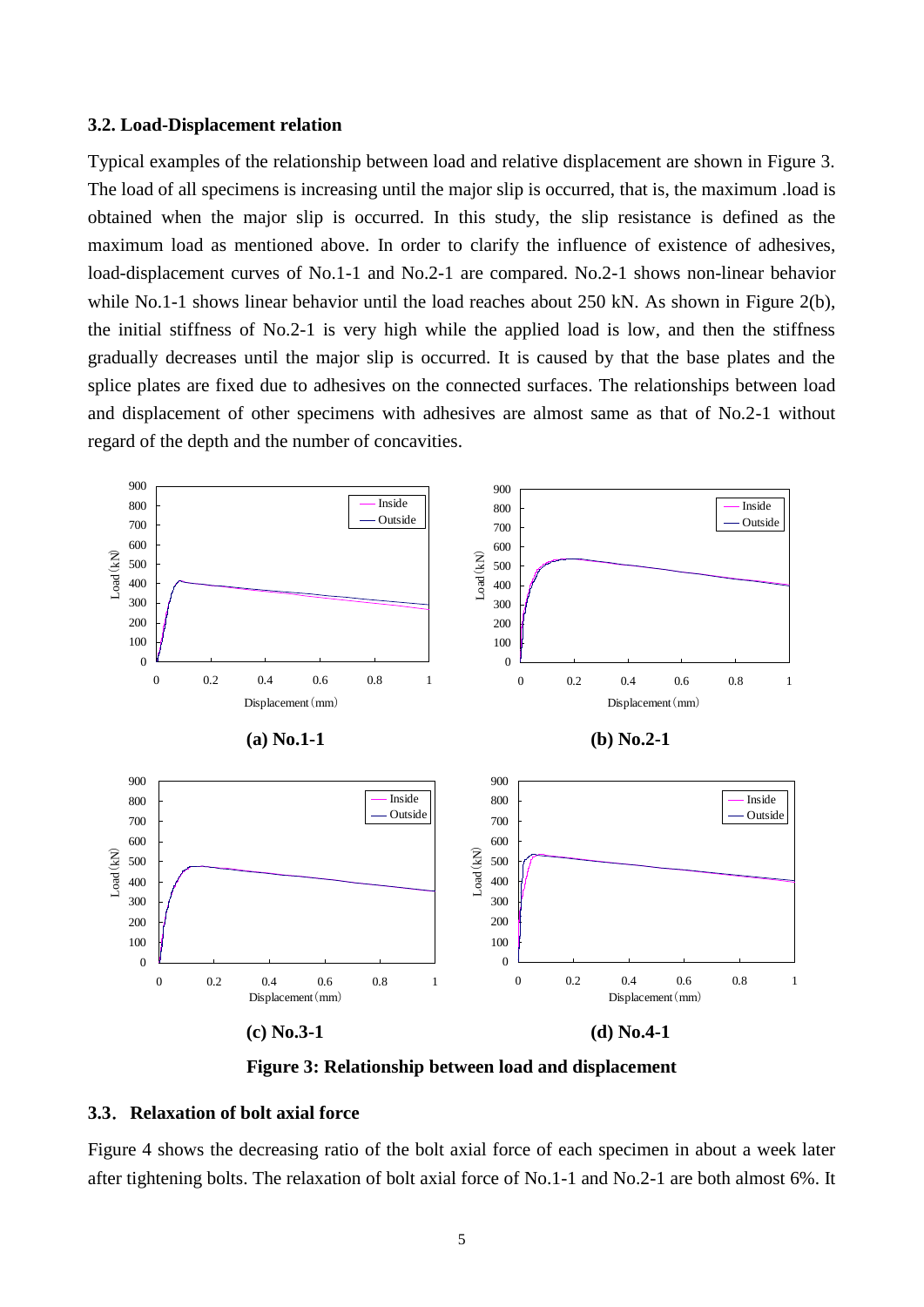means that there is almost no influence of the creep of adhesives since the adhesives is very thin. In addition, decreasing ratios of the bolt axial force of No.4-1, 4-2, 5-1 and 5-2 are almost same as that of No.2-1. It is understood that the depth, the diameter and the number of concavities does not influence on decreasing ratio of the bolt axial force if the bolts are not allocated near the concavities.

On the other hand, the decreasing ratio of the bolt axial force of No.3-1 and No.3-2 is both about 12%, which is larger than that of No.2-1. This high relaxation of the bolt axial force might be caused by the creep of the adhesive at the concavity.



**Figure 4: Decreasing ratio of the bolt axial force**

#### **3.3. Slip resistance**

Comparing the slip resistances of all specimens is shown in Figure 5. The slip resistances of the specimens with adhesives are higher than the average slip resistance of No.1-1(427kN). It is found that the slip resistance of the specimen with adhesives is higher than that of the specimen of the frictional high strength bolted joint.

The slip resistances of No.3-1 and No.3-2 which have concavities under the bolts are 488 kN and 526 kN respectively, which is lower than that of other specimens with adhesives. The reason is considered that the decreasing ratio of the bolt axial force of No.3-1 and No.3-2 is about 12%, which is higher than that of the other specimens with adhesives. When the concavity doesn't exist under the bolt and the area of the concavity is constant, it is considered that the concave depth does not influence the slip resistance since the slip resistance of No.4-1, No.4-2, No.5-1 and No.5-2 is almost same.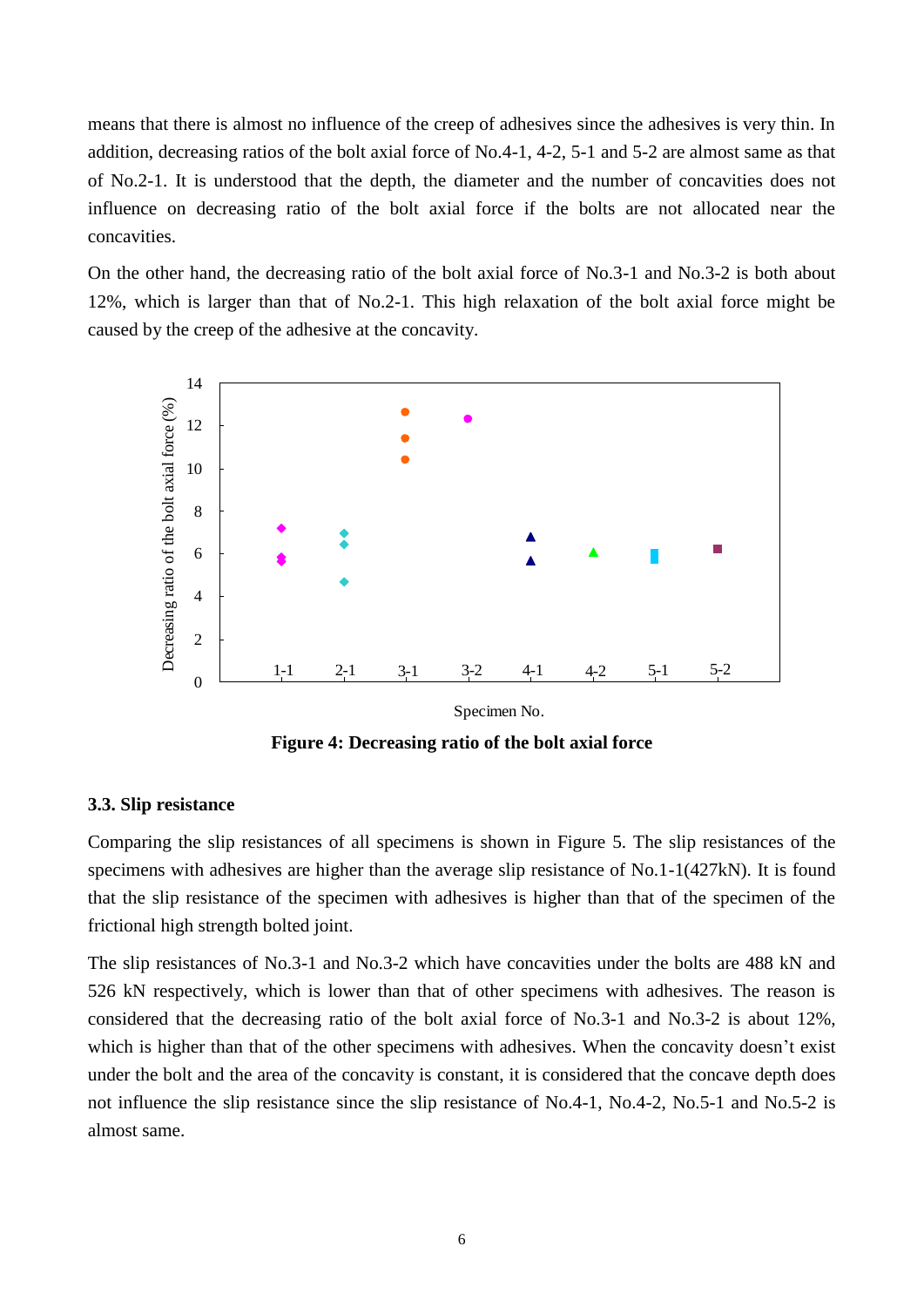

**Figure 5: Slip resistance**

# **3.4. Failure surface after experiment**

The connected surfaces of the base plates and the splice plates are observed after the slippage test. Picture 2 shows the typical examples of connected surface after slippage. It is understood that adhesives near bolt holes were failed and inorganic zinc-rich paint apart from the bolt holes also failed. Both failures are categorized into the cohesive failure of the adhesive/the inorganic zinc-rich paint. It is considered that the shear strength of inorganic zinc-rich paint is higher than that of the adhesive because of influence of the bolts axial force. It is concluded that the slip resistance of the joint depends on the shear strength of inorganic zinc-rich paint.



**(a)No.1-1 (b)No.2-1 (c)No.3-1 (d)No.4-1 Picture 2: Example of connected surface after experiment**